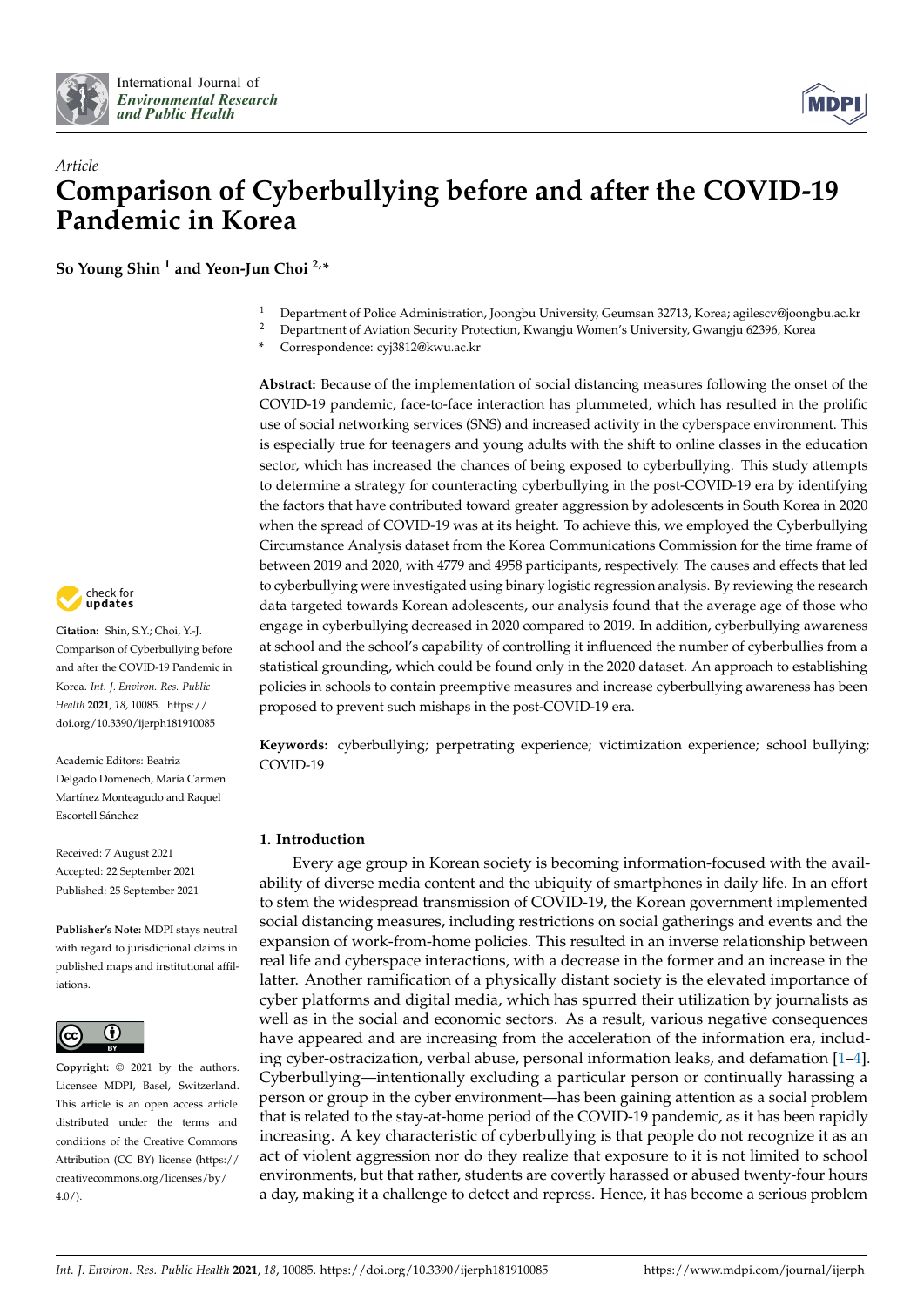practiced by adolescents at school [\[5\]](#page-10-0). In other words, acts of abuse at school continue in the form of cyberbullying after school with victims having little ability to end the vicious cycle. It is no surprise that the victims face everyday problems, such as refusing to go to school or poor academic performance but are also subject to psychological difficulties that include depression and suicidal urges [\[6\]](#page-10-1). In some respects, this problem is much more malicious than it may appear because adolescents are not equipped to handle the situation, unlike adults, and they are in the stage of life when it is easier to give in to their emotions, which could lead to the spawn of another abuser or making a decision that proves to be fatal [\[7\]](#page-10-2). However, social distancing measures have increased remote or online education, which in turn has propagated further reliance on online platforms. This phenomenon can be observed in South Korea, where there is a higher chance that adolescents will be exposed to cyberbullying compared to the pre-COVID-19 period. Considering the unique characteristics of cyberbullying, we have come to the conclusion that cyberbullying among adolescents has been exacerbated when compared with the time before the COVID-19 pandemic, since there is now a more active use of cyber platforms and SNS because of social distancing measures. With a specific focus on the year 2020 (when COVID-19 was at its height), we have analyzed the factors that contributed to making South Korean students more predisposed to become cyberbullies. We analyzed the differences in the factors affecting the experiences of cyberbullying perpetrators between 2019 and 2020. Our research suggests the direction for the policies responding to cyberbullying in the post-COVID-19 era.

#### **2. Issues in Cyberbullying**

### *2.1. The Definition of Cyberbullying and Its Unique Characteristics*

The definition of cyberbullying is in dispute among scholars; however, they do seem to agree that it is an act of abuse via a digital device or an information platform. In essence, cyberbullying refers to abusive behavior that occurs in cyberspace, and it is not limited to defamation and humiliation, but also extends to hate speech and stalking [\[8\]](#page-10-3). Having researched the subject of cyberbullying for an extensive period, Hinduja and Patchin [\[9\]](#page-10-4) define it as an "act of harassment of friends through the medium of chatrooms or social networking websites." Additionally, the characteristic features of cyberbullying are not accidental and ephemeral but deliberate and persistent [\[10\]](#page-10-5). A key difference with offline violence lies in the fact that the perpetrator does not have to be in proximate contact with the victim, and thus, the violence level becomes much greater [\[11,](#page-10-6)[12\]](#page-10-7) and, also results in adolescents not perceiving the severity of cyberbullying. They have difficulty distinguishing humor and playfulness from abusive behavior, privacy infringement, or constant taunting [\[7\]](#page-10-2). This phenomenon is remarkable especially for the younger age group, and they tend to solve troubles in friendships online. [\[13\]](#page-10-8). In addition, those engaged in cyberbullying experience it as both perpetrator and victim. For example, in a study by Beran et al. [\[14\]](#page-10-9) that involved 1001 Canadian adolescents from the age of 10 to 17, 14.0% (140 pupils) had fallen victim to cyberbullying more than once in the previous month and 8.0% (80 pupils) had been the perpetrators. Of the 140 victims, 25.7% (36 pupils) had also been abusers, and numerous studies describe the overlapping roles of victim and abuser in cyberbullying [\[15](#page-10-10)[–17\]](#page-10-11).

### *2.2. The Effects of COVID-19 on Cyberbullying*

The current situation with cyberbullying in South Korea shows a decrease in in-person violence at school but an increase in cyberbullying, and this trend applies not only to South Korea but throughout the world. Schneider et al. [\[18\]](#page-10-12) conducted a study involving 16,000 high school students to determine how school violence and cyberbullying progressed during the time frame between 2006 and 2012. They reported that in 2006, offline school violence was 1.7 times as frequent as cyberbullying (26% and 15%, respectively), but in 2012 the two forms of abuse were equally prevalent (23% and 21%, respectively): offline school violence had decreased by 3% while cyberbullying had increased by 6%. According to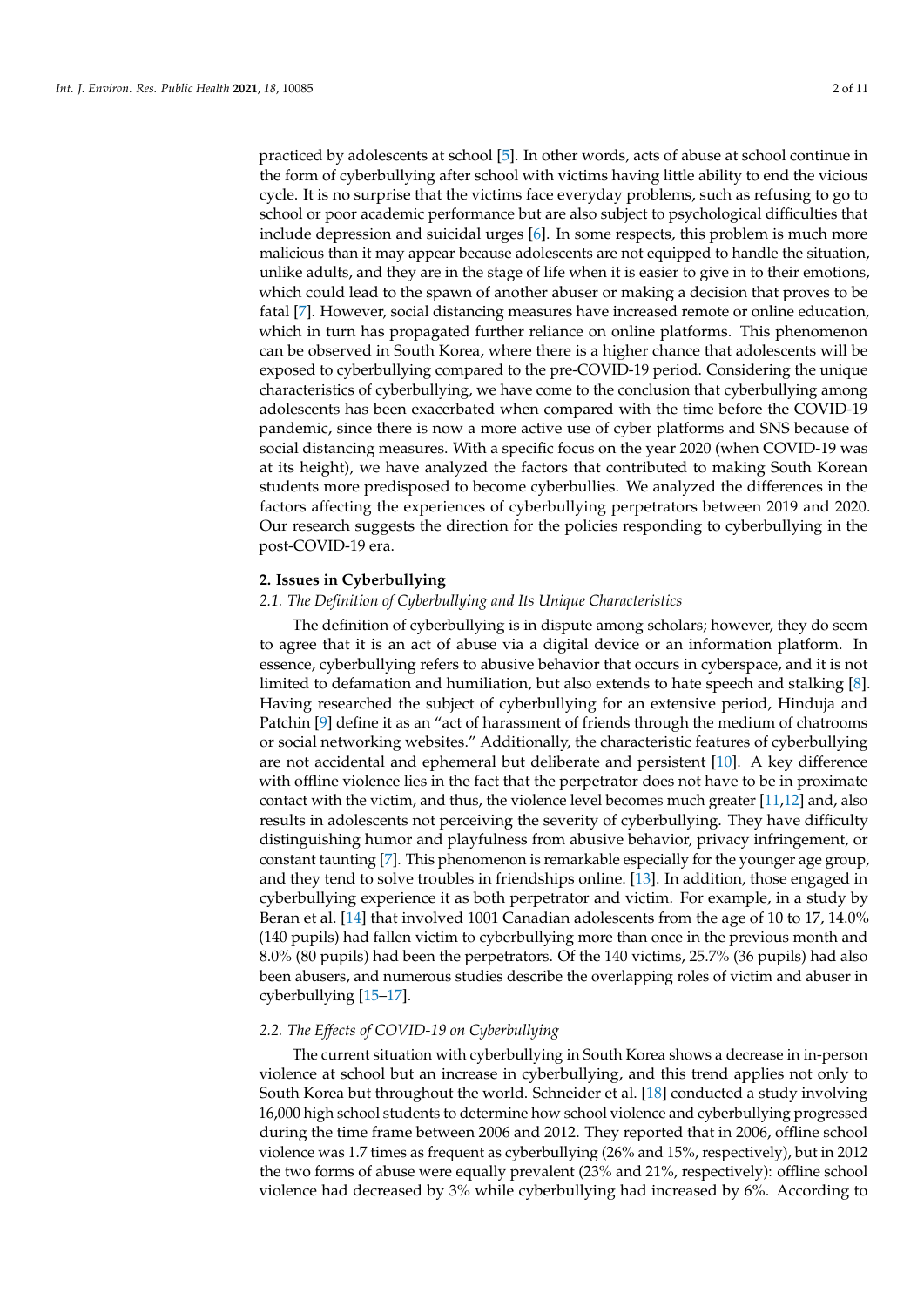Schneider et al. [\[18\]](#page-10-12), who surveyed 20,406 students in grades nine to twelve, 15.8% of them had experienced cyberbullying, with 25.9% of them having experienced offline bullying in school. Furthermore, 59.7% of the cyberbullying victims were also victims of offline school abuse, while 36.3% of these victims were cyberbullying offenders. From this, it can be deduced that cyberbullying is increasing amongst adolescents. Many studies [\[19–](#page-10-13)[22\]](#page-10-14) explain that this phenomenon has a high association with the usage of smartphones; they particularly focus on the increasing rate of ownership of smartphones by adolescents as well as the fact that interpersonal relationships are connected to various activities online. Faceto-face social activities were largely unavailable because of social distancing restrictions during the COVID-19 pandemic. The repercussion was the more intense formation of interpersonal relationships in the cyber environment as well as on SNS. The development and expansion of accessibility to the cyber platform and digital media have resulted in the proliferation of cyberbullying, meaning that the conditions have been met for it to enter a new phase.

#### **3. Research Methods**

# *3.1. Data Collection*

In order to determine the proportion of Korean students who have experienced cyberbullying, we utilized the State of Cyber Abuse Survey data from the Korea Communications Commission for the period from 2019 to 2020. The survey is based on schools' statistical data from the South Korean government and uses stratified systematic sampling by school grade distinction, geographical location, and grade. We focused on the correlation between internet usage behavior and cyber abuse of elementary, middle, and high school students. The method and scope of the research are as follows: the survey area included the 17 cities/provinces across South Korea where, in the case of elementary students, those in the higher grades of 4 to 6 being capable of understanding and answering the survey were subject to the research. Middle and high school students were selected through the stratified systematic sampling, where the schools were selected and then the classes were chosen arbitrarily. In 2019, there were 4779 pupils where the data was collected from 1 October 2019 until 23 November of the same year, while in 2020, the number was 4958 between the time period of 6 October 2020 and 13 November 2020.

The method of data collection was to select a number of schools from a summarized list and to send the survey—as well as a guide explaining how to complete it—by mail in 2019. However, the survey was moved online in 2020 because of the COVID-19 pandemic, but the method remained the same as in 2019: specific schools from the summarized list were contacted, and the teacher in charge provided the link to the survey to students. This type of stratified sampling is a method that creates homogeneous sub-groups according to specific key characteristics from the parent population and extracts samples. For this to be possible, adequate information about the parent population must be known, which requires additional cost and time. The advantage, however, is that the homogeneity of such groups reduces sampling error and facilitates the identification of the key characteristics of the relevant variables. The general attributes of the subjects in the State of Cyber Abuse Survey are listed in Table [1.](#page-2-0)

**Table 1.** Socio-demographic characteristics of the participants.

<span id="page-2-0"></span>

| Year            | 2019                   |      |                                                                                           | 2020                               |      |      |  |  |
|-----------------|------------------------|------|-------------------------------------------------------------------------------------------|------------------------------------|------|------|--|--|
|                 | <b>Range</b>           | n    | $\%$                                                                                      | Range                              | n    | $\%$ |  |  |
|                 | Male $(=1)$            | 2589 | 54.2                                                                                      | Male                               | 2568 | 51.8 |  |  |
| Gender          | Female $(=2)$          | 2190 | 45.8                                                                                      | Female<br>Elementary school $(=1)$ | 2390 | 48.2 |  |  |
|                 | Elementary school (=1) | 1577 | 33.0                                                                                      |                                    | 1738 | 35.1 |  |  |
| Education Level | Middle school $(=2)$   | 1560 | Middle school $(=2)$<br>1645<br>32.6<br>1575<br>High school $(=3)$<br>34.4<br>4958<br>100 |                                    | 33.2 |      |  |  |
|                 | High school $(=3)$     | 1642 |                                                                                           |                                    |      | 31.8 |  |  |
|                 | Total                  | 4779 |                                                                                           |                                    |      | 100  |  |  |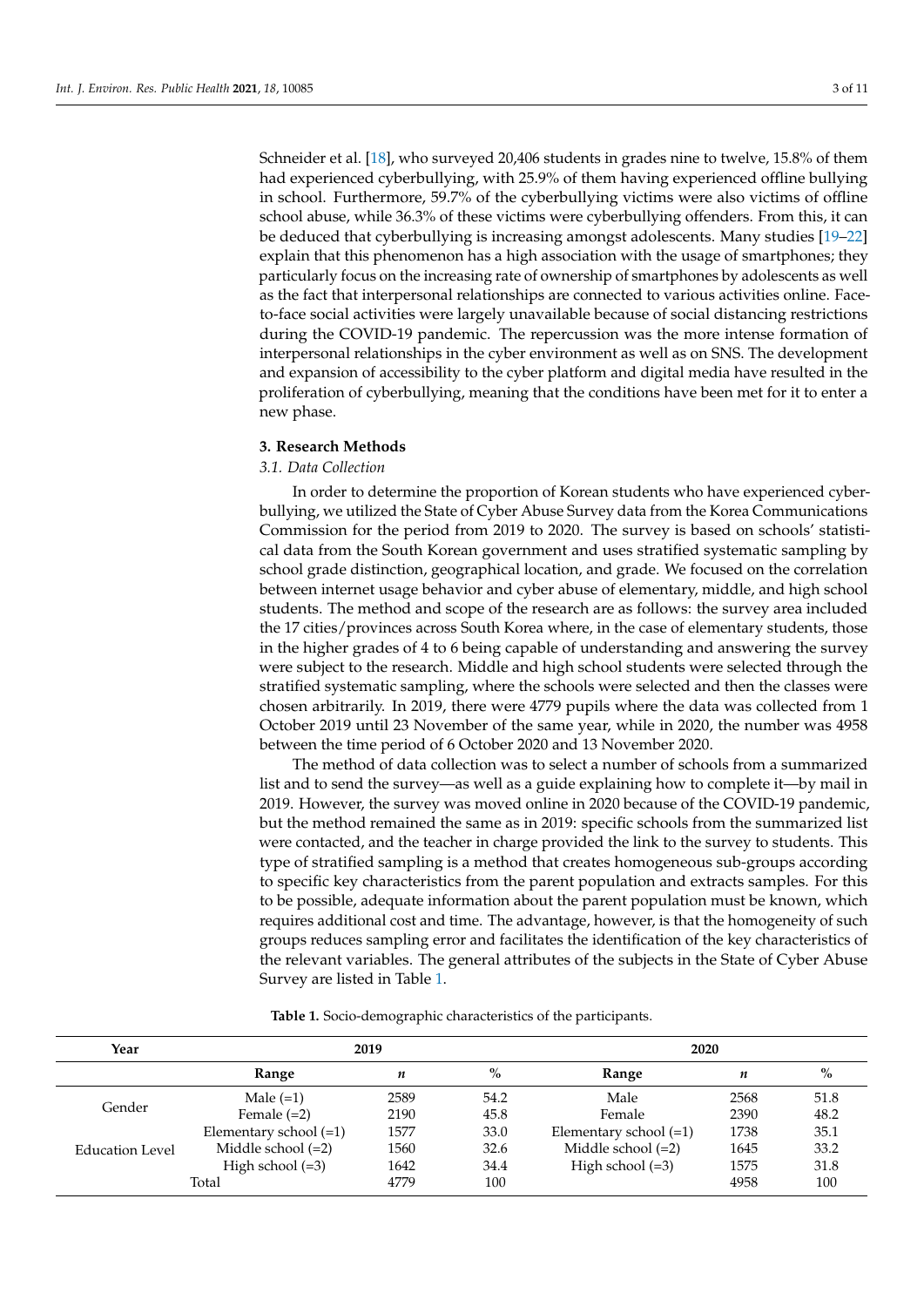## *3.2. Measurement*

The dependent variable in this research paper represents the cyberbullying experience, and we have defined it as any action that causes distress to another person in the cyber environment (such as internet, cellular phone) via language, video among other aspects. For each cyberbullying action, we have labeled the measured variable as either "experienced" or "non-experienced" (Cronbach's a >0.8). In addition, the dependent variable has been converted to a dummy value of either a 0 (non-experienced) or 1 (experienced) so that it can be used for the binary logit analysis.

As for the different forms of cyberbullying, the following explains the trait of each one. Cyber verbal abuse constitutes slander, aggressive language, statements of personal attack, etc. Cyber defamation is the up-loading of text, regardless of its validity, that inflicts damage on the reputation of other people/institutions on the internet or Social Networking Services so that anyone (non-specific mass of people) is able to view it. Cyberstalking means sending e-mails or messages, visiting blogs or Social Networking Services, leaving a comment, anything that marks a trace, thereby constantly rousing emotions of fear and anxiety even though the victim does not wish such acts. Cyber sexual abuse represents behavior that are sexual imitations or are statements of sexual belittlement, gender discrimination, or any content that makes the other person feel sexual distress and that is posted on the internet through a medium such as a smartphone, or the distribution of lewd pictures or videos. Cyber ostracization is the mentioning or posting of one's personal life, secrets, etc., on the internet or Social Networking Services. It also includes the dissemination of personal information (name, residential address, name of school that one goes to, etc.) as well as ostracizing one in internet chat rooms or instant messages. Cyber extortion is the act of stealing cyber money (including virtual currencies in games) or data in smartphones, etc. Cyber coercion is the practice of forcing one to say/do acts that one has no intention of doing through the medium of the internet or cellular phone or giving orders to do the abuser's bidding.

The independent variables were selected based on the precedent established by an earlier study [\[23\]](#page-10-15) and include the following factors: awareness of cyberbullying, frequency of exposure to harmful content, number of friends perpetrating cyberbullying, reliability of friendships, parent–child interaction, school involvement in limiting cyberbullying, and observation of whether or not one had witnessed cyberbullying. The awareness of cyberbullying measures the student's awareness that sanctions may be imposed on cyberbullies, as well as the potential for legal sanctions, thereby serving as a recognition of the seriousness of cyberbullying. The exposure to harmful content measures the frequency of contact with violence, sensationalism, slander, illicit behavior, false advertising, online gambling, and other forms of online peer pressure. The reliability of friendship and parent–child interaction measures the levels of trust and interactivity between friends and family members. School involvement quantifies the degree to which schools and teachers participate in programs and regulations associated with cyberbullying prevention as well as their interest in it. Lastly, the observation variable tests the validity of having witnessed an event of cyberbullying during the span of one year (Table [2\)](#page-4-0).

### *3.3. Analytic Strategies*

To clarify the factors that impact the perpetrator's experience of cyberbullying among South Korean students, we coded and cleaned the collected data before commencing with the analysis. In this study, we conducted a frequency analysis to confirm the attributes of the sample. In addition, we have produced a Cronbach's  $\alpha$  value through the reliability test to assess the reliability of the variables. The correlation analysis was also executed so that the correlation among the variables could be verified, as well as the binary logit analysis for the establishment of a cause-and-effect relationship. The survey results were analyzed using the Statistical Package for the Social Sciences (SPSS) WIN 18.0 program (IBM, Armonk, NY, USA).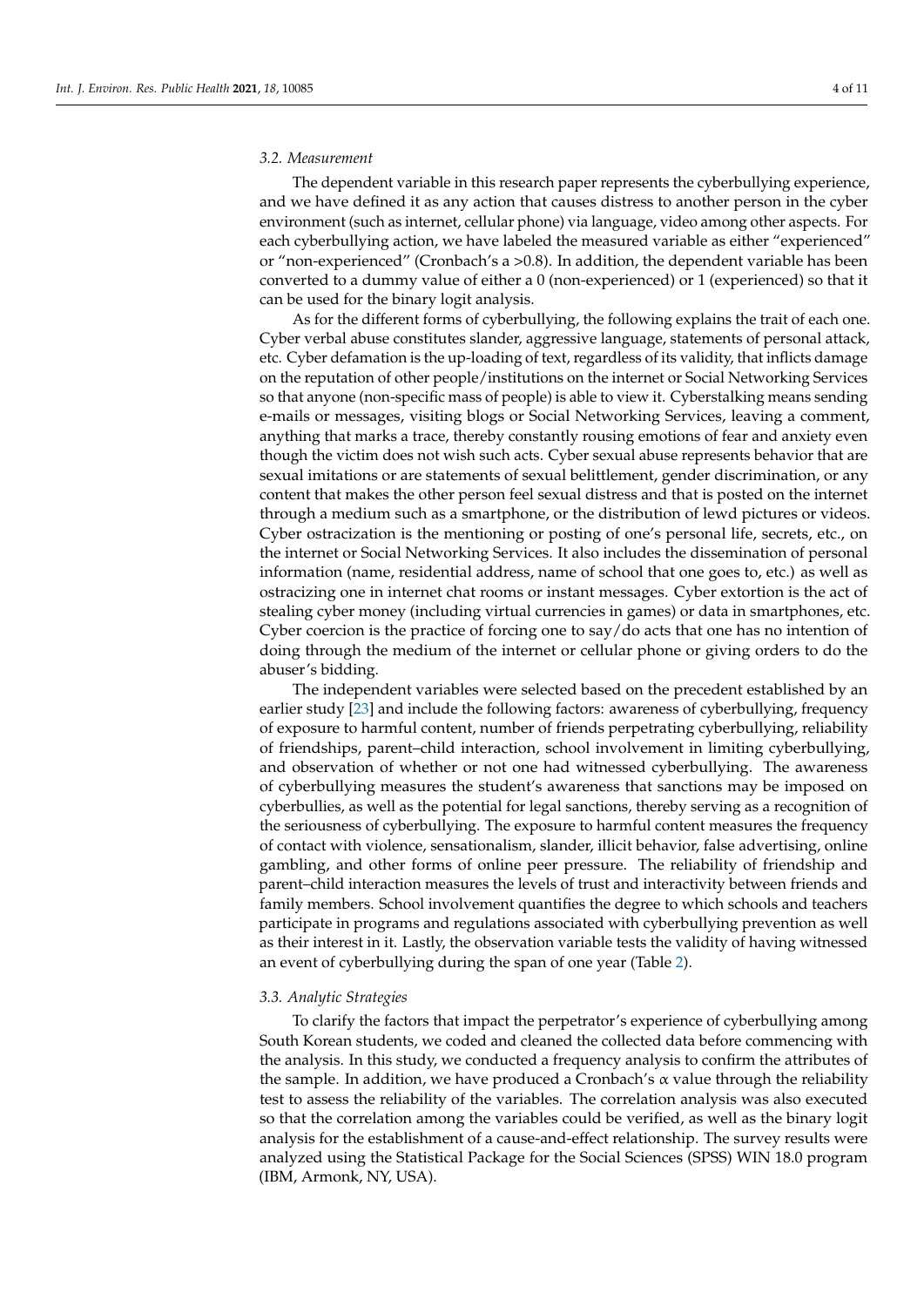<span id="page-4-0"></span>

| Year                        |                 | 2019 |      |                                                                                                                                          | 2020 |               |  |
|-----------------------------|-----------------|------|------|------------------------------------------------------------------------------------------------------------------------------------------|------|---------------|--|
|                             | Range           | n    | $\%$ | Range                                                                                                                                    | n    | $\frac{0}{0}$ |  |
| Awareness of cyberbullying  | High            | 4619 | 96.7 | High                                                                                                                                     | 2759 | 55.6          |  |
|                             | Low             | 160  | 3.3  | Low                                                                                                                                      | 2199 | 44.4          |  |
|                             | High            | 622  | 13.0 | High                                                                                                                                     | 510  | 10.3          |  |
| Exposure to harmful content | Middle          | 837  | 17.5 | Middle                                                                                                                                   | 1354 | 27.3          |  |
|                             | Low             | 3320 | 69.5 | 3094<br>62.4<br>Low<br>None<br>95.4<br>4728<br>$1 - 3$<br>198<br>4.0<br>32<br>0.6<br>Over 4<br>High<br>4536<br>91.5<br>422<br>8.5<br>Low |      |               |  |
| Number of friends           | None            | 4343 | 90.9 |                                                                                                                                          |      |               |  |
|                             | $1 - 3$         | 339  | 7.1  |                                                                                                                                          |      |               |  |
| perpetrating cyberbullying  | Over 4          | 97   | 2.0  |                                                                                                                                          |      |               |  |
|                             | High            | 4368 | 91.4 |                                                                                                                                          |      |               |  |
| Friendship reliability      | Low             | 411  | 8.6  |                                                                                                                                          |      |               |  |
|                             | High            | 4289 | 89.7 | High                                                                                                                                     | 4518 | 91.1          |  |
| Parent-child interaction    | Low             | 490  | 10.3 | Low                                                                                                                                      | 440  | 8.9           |  |
|                             | High            | 1148 | 24.0 | High                                                                                                                                     | 1217 | 24.5          |  |
| School involvement          | Middle          | 2336 | 48.9 | Middle                                                                                                                                   | 2527 | 51.0          |  |
|                             | Low             | 1295 | 27.1 | Low                                                                                                                                      | 1214 | 24.5          |  |
|                             | Experienced     | 767  | 16.0 | Experienced                                                                                                                              | 453  | 9.1           |  |
| Observation                 | Non-experienced | 4012 | 84.0 | Non-experienced                                                                                                                          | 4505 | 90.9          |  |
|                             | Non-experienced | 3919 | 82.0 | Non-experienced                                                                                                                          | 4489 | 90.5          |  |
| Perpetration                | Experienced     | 860  | 18.0 | Experienced                                                                                                                              | 469  | 9.5           |  |
| Total                       |                 | 4779 | 100  |                                                                                                                                          | 4958 | 100           |  |

**Table 2.** Descriptive statistics of the variables.

#### **4. Results**

*4.1. The Experience Rate of Cyberbullying of South Korean Students before and after the Onset of COVID-19*

The change of experience of cyberbullying was described in Table [3.](#page-4-1) After comparing the experience rate of cyberbullying between 2019 and 2020, we found that in 2019, the rate was 26.9%, while in 2020, the rate (perpetrator or victim) was 22.8%, which is a 4.1% drop from the previous year. The perpetration rate of cyberbullying in 2020 was 9.5%, which is a sharp decline of 8.5% compared to the previous year, but there was a slight increase of 0.7% in the victimization rate.

<span id="page-4-1"></span>**Table 3.** Comparison in experience rate of cyberbullying.

| Year                                | 2019  | 2020    |
|-------------------------------------|-------|---------|
| п                                   | 4779  | 4958    |
| Perpetration or victimization       | 26.9% | 22.8%   |
| Perpetration                        | 18.0% | 9.5%    |
| Victimization                       | 19.0% | 19.7%   |
| Both perpetration and victimization | 10.1% | $6.4\%$ |

In addition, as shown in Table [4,](#page-5-0) analyzing the data according to the students' gender and school grade distinction resulted in a drop in perpetration and observation rate by 8.5% and 6.9%, respectively, along with a decline of 3.7% in the "Both perpetration and victimization" field. Looking at the change in the cyberbullying experience rate in 2020 in comparison to 2019 from the school grade distinction viewpoint, the middle school and high school perpetration experience rates had decreased, while those rates were on a similar level as elementary schools. The victimization experience rate of elementary school students had increased by 6.9%.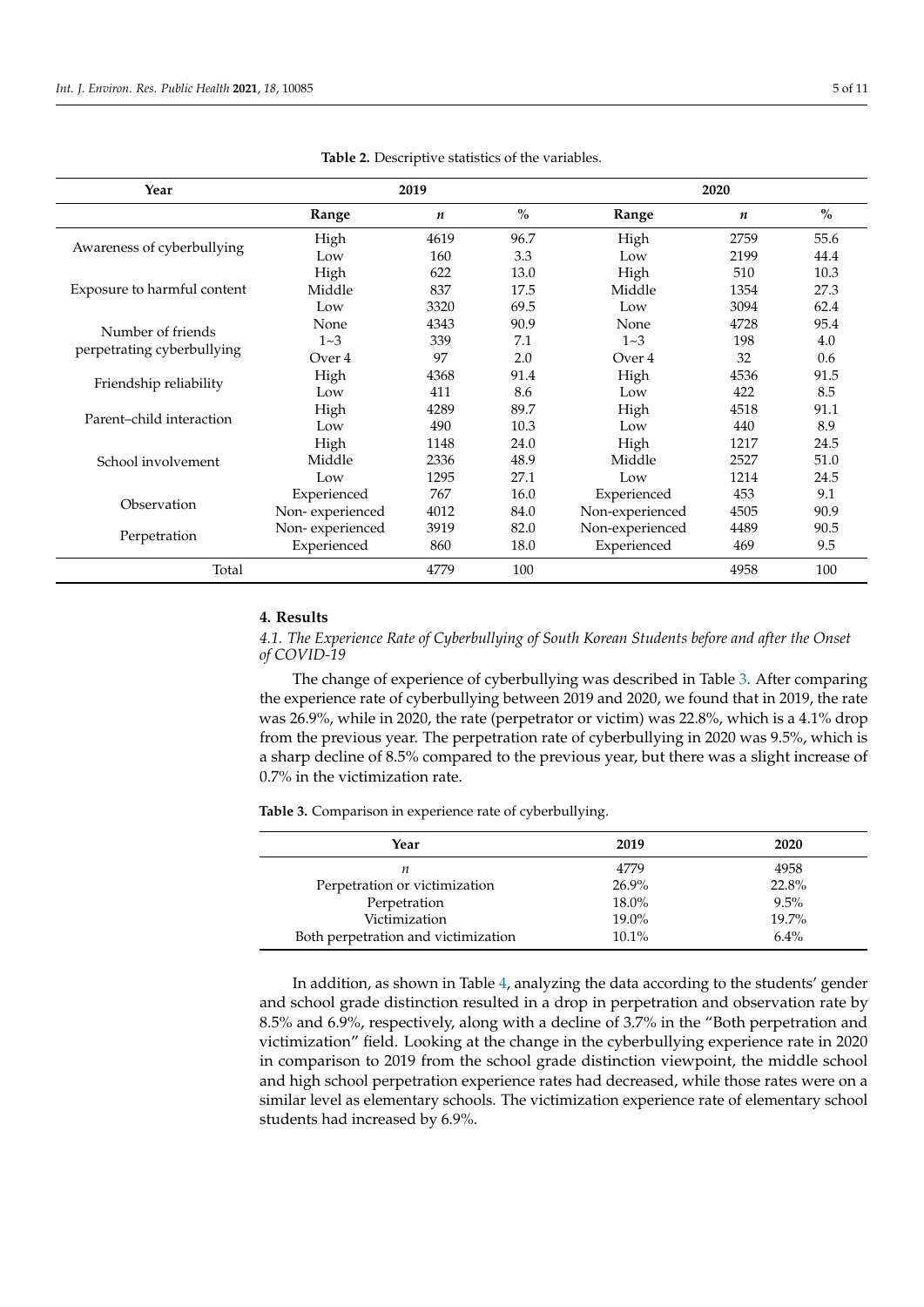<span id="page-5-0"></span>

|                   | <b>Total</b> | Male     | Female   | Elementary<br><b>School</b> | Middle<br><b>School</b> | High<br>School |
|-------------------|--------------|----------|----------|-----------------------------|-------------------------|----------------|
| п                 | 4958         | 2568     | 2390     | 1738                        | 1645                    | 1575           |
|                   | 9.5          | 13.1     | 5.5      | 12.4                        | 9.3                     | 6.3            |
| Perpetration      | $(-8.5)$     | $(-8.4)$ | $(-8.3)$ | $(-0.9)$                    | $(-13.8)$               | $(-11.3)$      |
|                   | 19.7         | 22.0     | 17.2     | 25.8                        | 18.1                    | 14.7           |
| Victimization     | (0.7)        | (3.9)    | $(-2.8)$ | (6.9)                       | $(-4.8)$                | $(-0.7)$       |
| Both perpetration | 6.4          | 8.3      | 4.3      | 9.7                         | 5.8                     | 3.4            |
| and victimization | $(-3.7)$     | $(-3.5)$ | $(-3.6)$ | (1.8)                       | $(-7.8)$                | $(-5.4)$       |
|                   | 9.1          | 9.1      | 9.2      | 12.3                        | 7.6                     | 7.3            |
| Observation       | $(-6.9)$     | (5.7)    | $(-8.4)$ | $(-3.9)$                    | $(-9.3)$                | $(-7.9)$       |

**Table 4.** Change in cyberbullying experience rate in 2020 compared to 2019.

## *4.2. The Relationship between the Cyberbullying Perpetrator Experience and the Main Variables*

To confirm the correlation between the cyberbullying perpetrator experience and the main variables, we conducted a bivariate correlation analysis and the results were exhibited in Table [5.](#page-6-0) Here, we found a meaningful statistical correlation between each of the independent variables and the cyberbullying perpetrator experience in the 2020 dataset. However, in the 2019 dataset, we were not able to identify any correlation between the awareness of the seriousness of cyberbullying and the school's involvement in curtailing cyberbullying.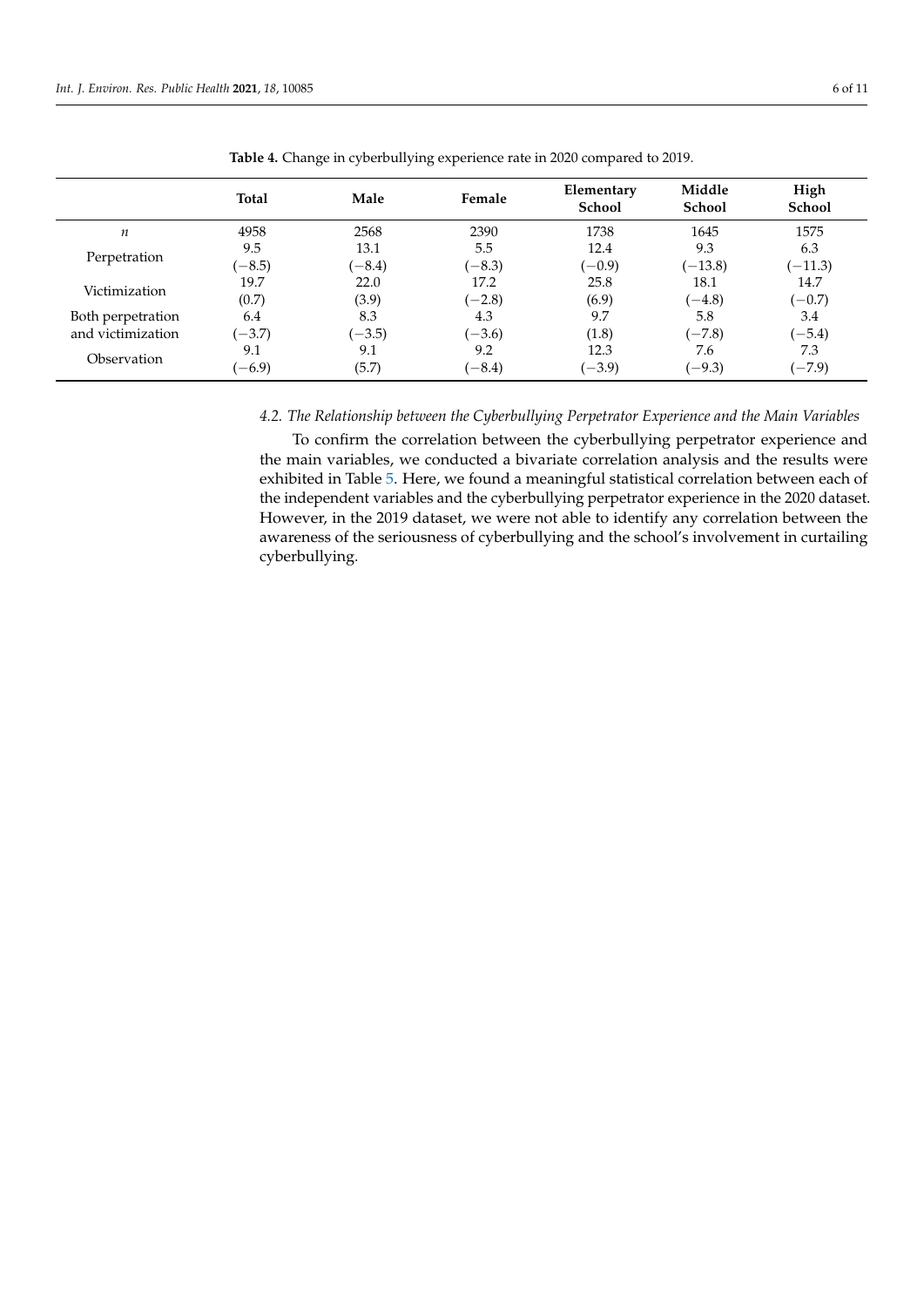| <b>Model 1 (2019)</b> |           |             |            |            |            |           |   | <b>Model 2 (2020)</b> |            |            |            |            |            |       |   |
|-----------------------|-----------|-------------|------------|------------|------------|-----------|---|-----------------------|------------|------------|------------|------------|------------|-------|---|
|                       | ּ         |             | 4          |            | b          |           | 8 |                       |            |            | ч          |            | b          |       | 8 |
|                       |           |             |            |            |            |           |   |                       |            |            |            |            |            |       |   |
| $-0.018$              |           |             |            |            |            |           |   | $0.147**$             |            |            |            |            |            |       |   |
| $-0.235**$            | $0.081**$ |             |            |            |            |           |   | $-0.149**$            | $-0.049**$ |            |            |            |            |       |   |
| $0.214**$             | 0.016     | $-0.123$ ** |            |            |            |           |   | $0.163**$             | $0.066**$  | $-0.107**$ |            |            |            |       |   |
| $0.068**$             | $0.109**$ | $0.039**$   | $0.108**$  |            |            |           |   | $0.059**$             | $0.094**$  | 0.021      | 0.011      |            |            |       |   |
| $0.079**$             | $0.125**$ | $-0.054$ ** | $0.043**$  | $0.211**$  |            |           |   | $0.088**$             | $0.127**$  | $-0.018$   | $0.039**$  | $0.289**$  |            |       |   |
| 0.001                 | $0.075**$ | $-0.075**$  | $-0.001$   | 0.023      | $0.067**$  |           |   | $0.032**$             | $0.103**$  | $-0.059**$ | $-0.029*$  | $0.056$ ** | $0.089**$  |       |   |
| $-0.223**$            | 0.012     | $0.191**$   | $-0.262**$ | $-0.043**$ | $-0.057**$ | $0.039**$ |   | $-0.192**$            | $-0.052**$ | $0.120**$  | $-0.246**$ | $-0.041**$ | $-0.096**$ | 0.011 |   |

**Table 5.** Bivariate relationships between variables.

<span id="page-6-0"></span>Note. 1. Perpetration experience, 2. Awareness of cyberbullying issues, 3. Exposure to harmful content, 4. Number of friends perpetrating cyberbullying, 5. Friendship reliability, 6. Parent-child interaction, 7. School involvement, 8. Cyberbullying observation (\*  $p \le 0.05$ ; \*\*  $p \le 0.01$ ).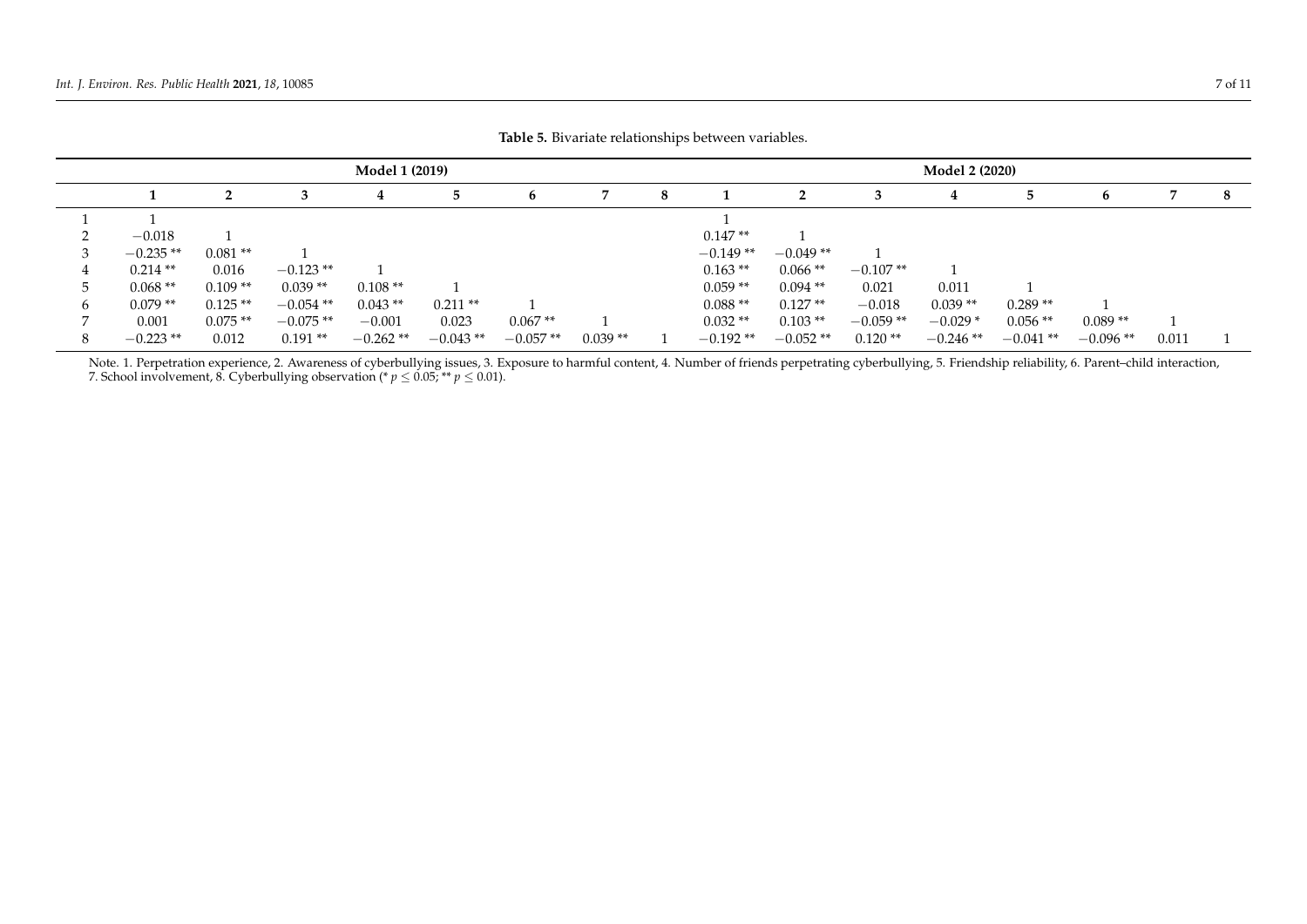## *4.3. Comparison of Factors That Affect the Cyberbullying Perpetrator Experience before and after COVID-19*

To compare the factors that affected the cyberbullying perpetrator experience on South Korean students before and after the onset of COVID-19, we inserted the main variables. The analytical output of the assumed logit model is presented in Table [6.](#page-7-0)

<span id="page-7-0"></span>

|                                                 |              | <b>Model 1 (2019)</b> |                   |              | <b>Model 2 (2020)</b> |                   |  |
|-------------------------------------------------|--------------|-----------------------|-------------------|--------------|-----------------------|-------------------|--|
|                                                 | B            | S.E.                  | <b>Odds Ratio</b> | B            | S.E.                  | <b>Odds Ratio</b> |  |
| Gender                                          | $-0.673$ *** | 0.086                 | 0.510             | $-0.954$ *** | 0.115                 | 0.385             |  |
| <b>Educational</b> stage                        | $-0.095$     | 0.056                 | 0.909             | $-0.646$ *** | 0.075                 | 0.524             |  |
| Awareness of cyberbullying issues               | $-0.371$     | 0.251                 | 0.690             | $0.765$ ***  | 0.110                 | 2.149             |  |
| Exposure to harmful content                     | $-0.697$ *** | 0.056                 | 0.498             | $-0.841$ *** | 0.077                 | 0.431             |  |
| Number of friends perpetrating<br>cyberbullying | $0.731$ ***  | 0.091                 | 2.078             | $0.730$ ***  | 0.145                 | 2.074             |  |
| Friendship reliability                          | $0.354**$    | 0.136                 | 1.424             | 0.133        | 0.165                 | 1.142             |  |
| Parent-child interaction                        | $0.420**$    | 0.123                 | 1.522             | $0.423$ **   | 0.155                 | 1.526             |  |
| School involvement                              | $-0.043$     | 0.059                 | 0.958             | $0.174*$     | 0.078                 | 1.190             |  |
| Cyberbullying observation                       | $-0.915$ *** | 0.097                 | 0.401             | $-1.048$ *** | 0.135                 | 0.351             |  |
| Constant                                        | $1.738***$   | 0.442                 | 5.686             | $1.264$ **   | 0.543                 | 3.541             |  |
| $-2$ Log likelihood                             |              | 3964.006              |                   |              | 2611.630              |                   |  |
| Cox and Snell's $R^2$                           |              | 0.107                 |                   |              | 0.095                 |                   |  |
| Nagelkerke $R^2$                                | 0.175        |                       |                   | 0.203        |                       |                   |  |
| $\chi^2$                                        |              | 540.906 ***           |                   |              | 492.486 ***           |                   |  |
| Accuracy                                        |              | 82.9%                 |                   |              | $90.6\%$              |                   |  |

**Table 6.** Factors affecting experiences in cyberbullying perpetration before and after COVID-19 pandemic.

Note. \* *p* ≤ 0.05; \*\* *p* ≤ 0.01; \*\*\* *p* ≤ 0.001.

Several conclusions may be drawn from this analysis. First, examining the data from 2019, it is clear that the factors of gender, frequency of exposure to harmful content, number of friends perpetrating cyberbullying, friendship reliability, parent–child interaction, and experience of having observed cyberbullying influence the cyberbullying perpetrator experience on a statistically significant level. In contrast, examining the 2020 data, it is clear that the factors of gender, educational stage (school grade distinction), awareness of cyberbullying issues, exposure to harmful content, number of friends perpetrating cyberbullying, parent–child interaction, school involvement, and cyberbullying observation affected the cyberbullying perpetrator experience on a statistically significant level. In other words, during 2019, being of the male gender, having a higher frequency of contact with harmful content, having more friends perpetrating cyberbullying, exhibiting lower friendship reliability and lower parent–child interaction, and observing cyberbullying bring about a cyberbullying perpetrator experience. In 2020, after COVID-19 was prevalent, the following factors were significant to the cyberbullying perpetrator experience: male gender, a lower educational stage (elementary school), lower awareness of cyberbullying issues, a higher frequency of exposure to harmful content, more friends perpetrating cyberbullying, lower parent–child interaction, lower school involvement, and cyberbullying observation.

Gender, frequency of exposure to harmful content, number of friends perpetrating cyberbullying, parent–child interaction, and cyberbullying observation experience all had an impact on the cyberbullying perpetrator experience, regardless of the presence of COVID-19. Friendship reliability had an effect only in the 2019 dataset, while educational stage, awareness of cyberbullying issues, and school involvement had an effect on the cyberbullying perpetrator experience in the 2020 dataset only. It is apparent that the case of females having a cyberbullying perpetrator experience was 49% lower than that of males and decreased even further to 61% in 2020. In the case of parent–child interaction, the cyberbullying perpetrator experience when low interaction was present was 1.522 times greater in 2019 and 1.526 times higher in 2020, respectively, than that from high interaction. In terms of the differences relating to the educational stage after the COVID-19 pandemic,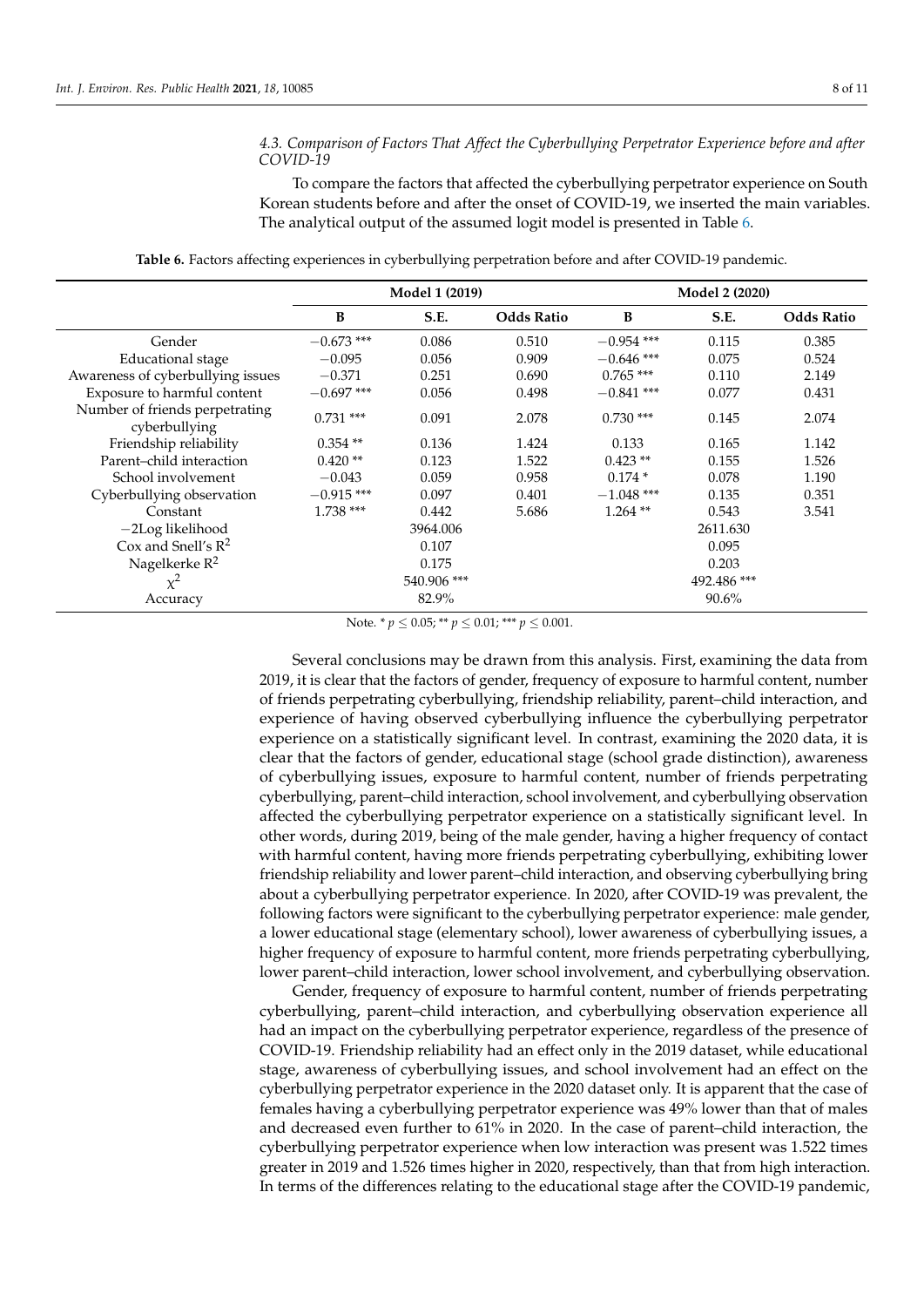we could find no effect of it in Model 1, but in Model 2, the educational stage had increased by one level. This resulted in a 47% reduction in cyberbullying perpetrator experiences.

#### **5. Discussion**

The following conclusions may be drawn by comparing and analyzing the cyberbullying perpetrator experiences of South Korean students based on the existing data prior to the spread of COVID-19 in 2019 and after the spread in 2020.

First, we compared and analyzed the various factors that had an effect on cyberbullying perpetrator experiences before and after COVID-19 with regard to South Korean adolescents. Gender, frequency of exposure to harmful content, number of friends perpetrating cyberbullying, parent–child interaction, and cyberbullying observation were the factors that had a statistically significant effect. In numerous earlier studies [\[16](#page-10-16)[,24](#page-10-17)[–28\]](#page-10-18), the abovementioned factors had a meaningful effect on cyberbullying, and they continued to do so during the COVID-19 pandemic.

Second, the cyberbullying experience rate of South Korean students decreased between 2019 and 2020, but the victim experience rate increased conversely. At first glance, the cyberbullying perpetrator experience rate could be regarded as a decrease, but previous studies, [\[15–](#page-10-10)[17\]](#page-10-11) consistently suggest that cyberbullying perpetration and victimization may overlap; thus, the relation between perpetration and victimization experiences should be considered. In other words, although either the cyberbullying perpetrator or victimization experience decreases, it is necessary to consider diverse external factors, unless both of the experiences decrease simultaneously to a meaningful extent. Considering the 2020 dataset with regard to the educational stage, it was found that the perpetrator experience had decreased in the case of middle school and high school students, but was fairly constant for elementary school students. However, for the victimization experience, there was an increase compared to the previous year for elementary school students. Consequently, the average age of experiencing cyberbullying among South Korean adolescents is on a downward trend. It is expected that this phenomenon is closely related to smartphone ownership. Most middle and high school students own smartphones, which has brought about an increase in cyberbullying prevention programs, whereas the relatively low possibility of owning a smartphone by elementary school students has led to a lack of education in preventing cyberbullying. However, with the start of the COVID-19 pandemic and the onset of an online education environment nationwide, the ratio of elementary school students possessing a smartphone or laptop and the time spent using such devices has increased abruptly, which has accelerated the aforementioned phenomenon.

Third, when examining the factors that had a distinct effect on cyberbullying perpetrator experiences before and after the start of COVID-19 (2019 and 2020), friendship reliability did have an impact in the first year, but we could not find any meaningful effect in the second year. A possible explanation for this is that in 2020, most South Korean schools had already adapted to online lessons, which would have limited the amount of involvement and contact among friends. It has already been demonstrated in earlier research [\[29](#page-10-19)[,30\]](#page-10-20) that friendship reliability is a major factor for explaining juvenile delinquency, hence, is mentioned in this paper.

In contrast, the educational stage, awareness of cyberbullying issues, and school involvement had a statistically significant impact only in the 2020 data, or after the spread of COVID-19. Of these, the educational stage factor (as mentioned previously) is a result of contributing circumstances that tend to lower the average age of experiencing cyberbullying after the onset of COVID-19. Unlike pre-COVID-19 times, the expanding influence of the awareness of cyberbullying issues factor can be traced to people's heightened interest in matters in the cyberspace, which increased due to remote education. Moreover, this study attempts to prove that a school's involvement in controlling cyberbullying has become more important in the post-COVID era when the remote learning environment has been utilized. Tangen and Campbell [\[31\]](#page-10-21) point out a real-world problem is that school teachers tend to focus on superficial offline school violence and they do not pay attention to hidden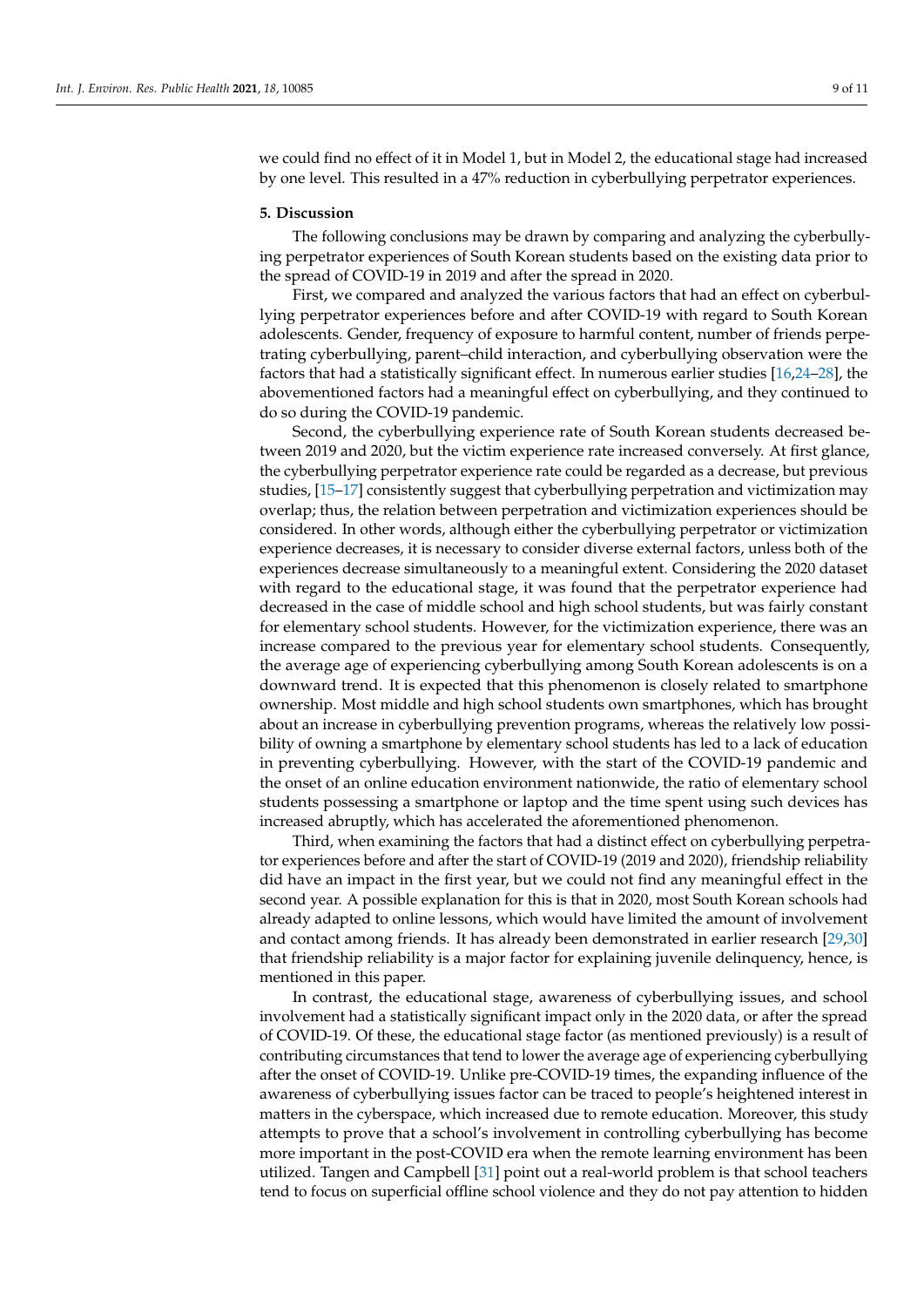violence such as cyberbullying, even to the point of intentionally avoiding getting involved in it. However, in the world of online classes, teachers focus more on cyber violence than offline school violence, and it seems that this combined effort resulted in the school involvement having a stronger impact on cyberbullying perpetrator experiences.

In conclusion, there has been a considerable shift in the factors that have an effect on the cyberbullying perpetrator experiences of South Korean students before and after the spread of COVID-19. South Korea is laying the foundation for a remote education system and is planning to expand its non-contact learning platform in its mid- and long-term plan to adapt to post-COVID times after the pandemic subsides. Therefore, it is necessary for the South Korean government to alter its plans based on the results of this research. For example, considering that the average age of experiencing cyberbullying is decreasing after the onset of COVID-19, the government should develop educational programs targeted to elementary school students and should make the programs mandatory for all applicable schools. Additionally, considering that awareness of cyberbullying issues and school involvement have become more critical factors after the initial spread of COVID-19, schools and teachers should abandon the common assumption that cyberbullying is an extension of offline school violence and realize that more proactive and preemptive action is required.

With the significance of such research, we would like to propose future research beyond the limitations of this one. First, the data was collected based on the school statistical data from the national Korean Educational Development Institute that were aimed at the elementary, middle, and high school students where it was carried out according to school grade distinction, geographical location, and grade through the stratified systematic sampling, making it more exemplary than non-probabilistic sampling. However, it still falls short of not being a longitudinal study in addition to the fact that the subjects of the research in 2019 and 2020 were different. It is recommended that forthcoming studies necessitate research sampling to overcome the error of generalization. Second, the research explores the topic from a wide variety of angles without distinguishing those that have influenced the harm from cyberbullying, but future research should look into the distinction between the harm done that is specific and that is not. This is so the mechanism of harm from violence can be better understood as well as being a more objective source of material. Last, there is a need for extra research on the relationship of the arbitrator of school violence with the inclusion of longitudinal datasets to extend the horizon of the research.

**Author Contributions:** Conceptualization, S.Y.S. and Y.-J.C.; methodology, S.Y.S.; formal analysis, S.Y.S.; investigation, S.Y.S. and Y.-J.C.; writing — original draft preparation, S.Y.S. and Y.-J.C.; writing — review and editing, S.Y.S. and Y.-J.C.; project administration, S.Y.S.; funding acquisition, S.Y.S. All authors have read and agreed to the published version of the manuscript.

**Funding:** This paper was supported by the Joongbu University Research and Development Fund in 2021.

**Institutional Review Board Statement:** Not applicable.

**Informed Consent Statement:** Not applicable.

**Data Availability Statement:** The data presented in this study are available on request from the corresponding author.

**Conflicts of Interest:** The authors declare no conflict of interest.

#### **References**

- <span id="page-9-0"></span>1. Cetin, B.; Yaman, E.; Peker, A. Cyber victim and bullying scale: A study of validity and reliability. *Comput. Educ.* **2011**, *57*, 2261–2271. [\[CrossRef\]](http://doi.org/10.1016/j.compedu.2011.06.014)
- 2. Slonje, R.; Smith, P.K.; Frisén, A. The nature of cyberbullying, and strategies for prevention. *Comput. Hum. Behav.* **2013**, *29*, 26–32. [\[CrossRef\]](http://doi.org/10.1016/j.chb.2012.05.024)
- 3. Sabella, R.A.; Patchin, J.W.; Hinduja, S. Cyberbullying myths and realities. *Comput. Hum. Behav.* **2013**, *29*, 2703–2711. [\[CrossRef\]](http://doi.org/10.1016/j.chb.2013.06.040)
- <span id="page-9-1"></span>4. Pichel, R.; Foody, M.; O'Higgins Norman, J.; Feijóo, S.; Varela, J.; Rial, A. Bullying, Cyberbullying and the Overlap: What Does Age Have to Do with It? *Sustainability* **2021**, *13*, 8527. [\[CrossRef\]](http://doi.org/10.3390/su13158527)